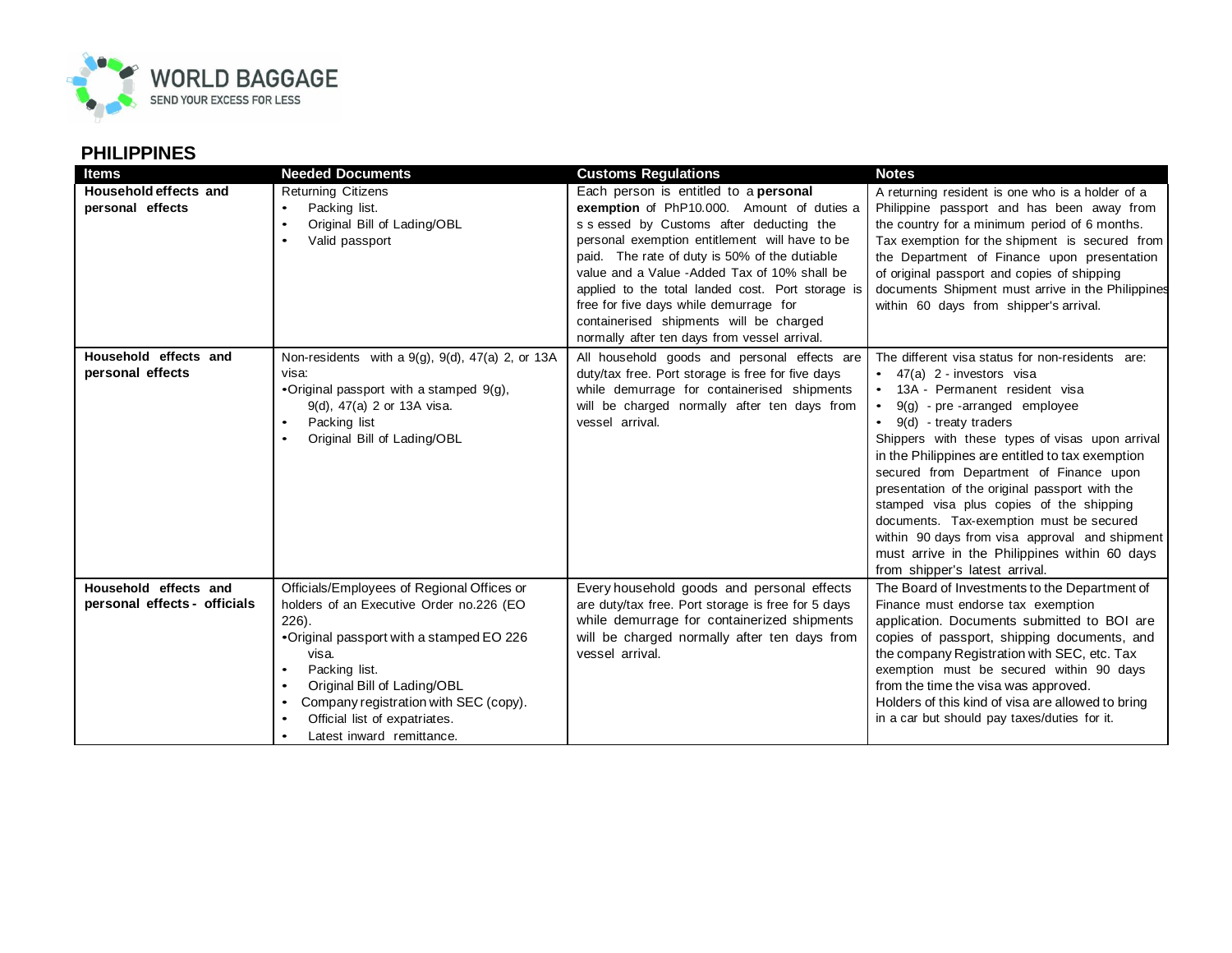

## **PHILIPPINES**

| <b>Items</b>                        | <b>Needed Documents</b>                                                                                                                                                                                                                                                                                             | <b>Customs Regulations</b>                                                                                                                                                                                                                                                                                                                          | <b>Notes</b>                                                                                                                                                                                                                                                                                                                                                                                                                                                                                                                                                                                                                                                                                                                                                                       |
|-------------------------------------|---------------------------------------------------------------------------------------------------------------------------------------------------------------------------------------------------------------------------------------------------------------------------------------------------------------------|-----------------------------------------------------------------------------------------------------------------------------------------------------------------------------------------------------------------------------------------------------------------------------------------------------------------------------------------------------|------------------------------------------------------------------------------------------------------------------------------------------------------------------------------------------------------------------------------------------------------------------------------------------------------------------------------------------------------------------------------------------------------------------------------------------------------------------------------------------------------------------------------------------------------------------------------------------------------------------------------------------------------------------------------------------------------------------------------------------------------------------------------------|
| Diplomatic goods                    | Note verbal approval.<br>Packing list.<br>$\bullet$<br>Original Bill of Lading/OBL<br>$\bullet$                                                                                                                                                                                                                     | Every HHG and personal effects are<br>duty/tax free. Port storage is free for five days<br>and demurrage for containerized shipments<br>will be charged normally after ten days from<br>vessel arrival.                                                                                                                                             | Diplomats are holders of a 9(E) visa.<br>The diplomatic agency will request for tax<br>exemption through a note verbal letter<br>addressed to the Department of Foreign Affairs<br>who will in turn endorse the request to the<br>Department of Finance.<br>9(E) visa holders are entitled to bring in a car<br>duty/tax free.                                                                                                                                                                                                                                                                                                                                                                                                                                                     |
| <b>Temporary Visitors, Tourists</b> | Packing list.<br>$\bullet$<br>Original Bill of Lading/OBL<br>$\bullet$<br>Valid passport<br>$\bullet$                                                                                                                                                                                                               | Every HHG and personal effects are liable<br>to a 50% rate of duty and a 10% rate of<br>tax.                                                                                                                                                                                                                                                        | Temporary visitors/tourists are holders of a 9(a)<br>visa and do not have any tax exemption<br>privilege. They can only be allowed to have their<br>shipment cleared duty/tax free if they have a<br>pending application with a Commission on<br>Immigration and Deportation for a change of<br>visa status to a $9(g)$ , $9(D)$ , $47(a)$ 2, 13A or E.O.<br>226. A bond must be posted for the conditional<br>release of the shipment pending visa approval.<br>The re-export bond is good for 3 months, and<br>can be extended for another 3 months after<br>which the bond has to be cancelled and the<br>visa approved. The amount of the bond is<br>calculated at 150% of the amount of<br>taxes/duties evaluated, and the bond premium<br>is normally 3% of the bond amount. |
| <b>Automobiles</b>                  | Original car registration<br>Prior authority to import secured from the<br>$\bullet$<br>Bureau of Import Services.<br>Key<br>$\bullet$<br>For new cars, receipt and certificate of title<br>$\bullet$<br>Original Bill of Lading<br>DFA certification of passport<br>٠<br>CID certification of arrival<br>$\bullet$ | Entry is free from duty and taxes for diplomats<br>holders of E.O. 226 visas and returning<br>residents are subject to pay around 200% of<br>car book value for duties and taxes.<br>Retiring individuals are permitted to bring in cars<br>upon arrival of the Philippine Retirement<br>Agency (This privilege has been temporarily<br>suspended). | Cars not exceeding 1500 kgs weight and<br>2800 cc engine displacements can be<br>imported. The car must be registered under<br>consignee's name for at least 6 months. For<br>returning residents, he/she should have stayed<br>outside the country continuously for one year.                                                                                                                                                                                                                                                                                                                                                                                                                                                                                                     |
| Pets                                | Health and vaccination certificates<br>$\bullet$<br>Import permit from Philippine Bureau of<br>$\bullet$                                                                                                                                                                                                            | Pets are liable to payment of 50% duty of<br>original value of the animal and 10% tax.                                                                                                                                                                                                                                                              | An import authorization from the Bureau of Animal<br>Industry is essential t for the importation of                                                                                                                                                                                                                                                                                                                                                                                                                                                                                                                                                                                                                                                                                |